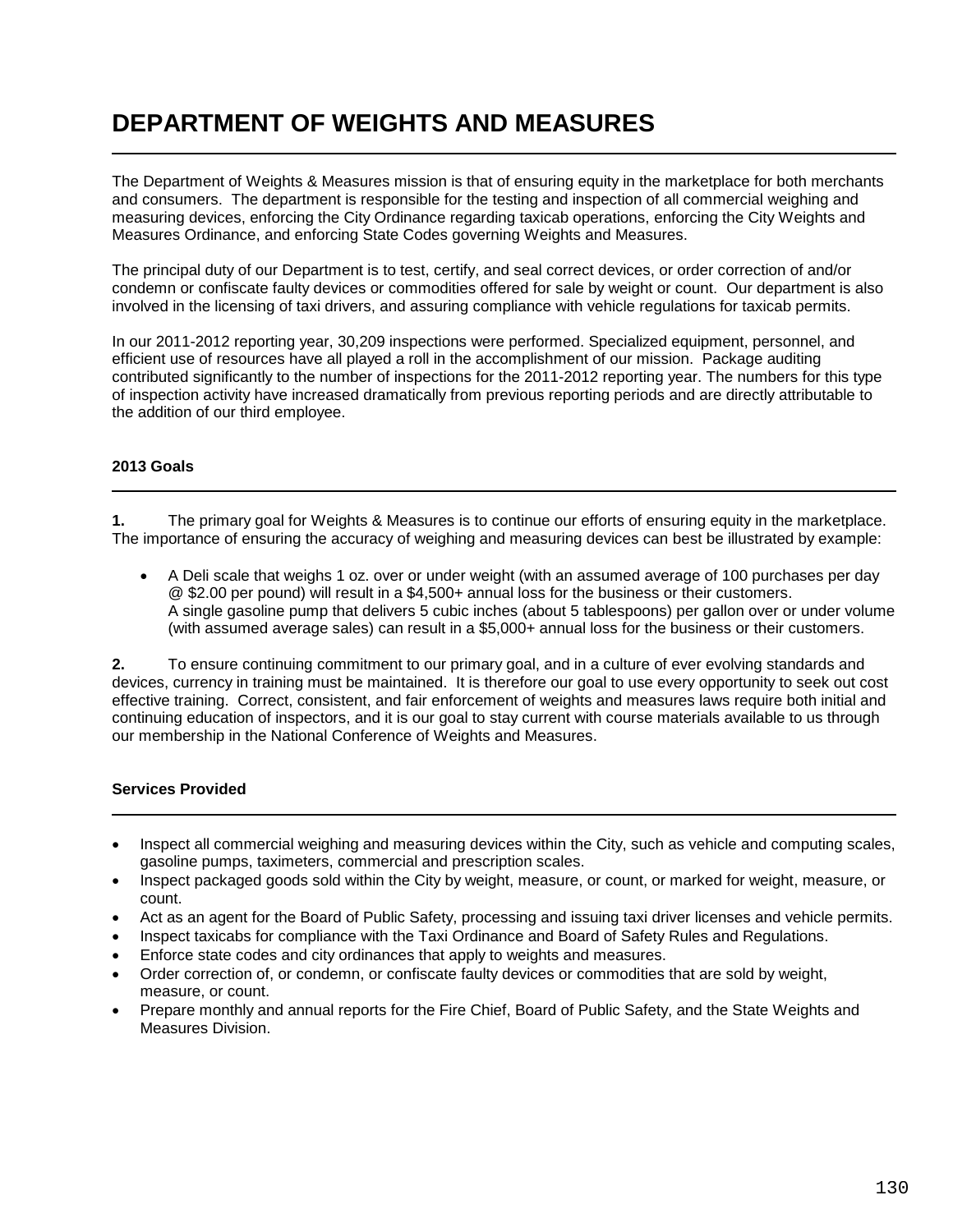## **City of Fort Wayne 2009-2010 State Reporting Statistics**

| <b>INSPECTION ACTIVITIES</b>  | <b>CORRECT</b>   | <b>REJECTED</b> | <b>CONFISCATED</b> | <b>TOTAL</b>    |
|-------------------------------|------------------|-----------------|--------------------|-----------------|
| <b>SCALES:</b>                |                  |                 |                    |                 |
| Vehicle- County               | 51               | 8               | $\mathbf 0$        | 59              |
| Railroad                      | $\overline{3}$   | $\mathbf{1}$    | 0                  | $\overline{4}$  |
| Livestock                     | $\overline{2}$   | 0               | $\Omega$           | $\overline{2}$  |
| Portable & Dormant            | 186              | $\overline{5}$  | $\mathbf 0$        | 191             |
| Hopper                        | $\overline{28}$  | $\overline{8}$  | 0                  | 36              |
| Computing                     | 894              | 76              | $\overline{0}$     | 970             |
| Suspension                    | $\mathbf 0$      | $\mathbf 0$     | 0                  | $\mathbf 0$     |
| Prescription                  | 99               | $\overline{3}$  | 0                  | 102             |
| Gram Scales                   | 1                | $\overline{0}$  | $\mathbf 0$        | 1               |
| Miscellaneous                 | 41               | $\overline{4}$  | $\mathbf 0$        | 45              |
| <b>MEASURING DEVICES:</b>     |                  |                 |                    |                 |
| <b>High Flow Diesel Meter</b> | 78               | 3               | $\mathbf 0$        | 81              |
| <b>Mass Flow Meters</b>       | $\mathbf 0$      | $\mathbf 0$     | $\mathbf 0$        | $\mathbf 0$     |
| <b>Vehicle Truck Meters</b>   | 18               | 3               | 0                  | 21              |
| Gasoline, Kerosene, & Diesel  | 5,789            | 344             | $\mathbf 0$        | 6,133           |
| <b>Meters</b>                 |                  |                 |                    |                 |
| <b>Timing Devices</b>         | 462              | 32              | $\mathbf 0$        | 494             |
| <b>Taxi Meters</b>            | $\overline{91}$  | $\overline{3}$  | $\overline{0}$     | $\overline{94}$ |
| LP Gas Meters                 | $\mathbf 0$      | $\overline{0}$  | 0                  | $\Omega$        |
| <b>CALIBRATIONS AND TEST:</b> |                  |                 |                    |                 |
| <b>Test Weights</b>           | 0                | 0               | 0                  | 0               |
| <b>Commercial Weights</b>     | $\mathbf 0$      | $\overline{0}$  | $\mathbf 0$        | $\overline{0}$  |
| <b>Prescription Weights</b>   | $\mathbf 0$      | $\Omega$        | $\Omega$           | $\mathbf 0$     |
| <b>Liquid Measures</b>        | $\boldsymbol{0}$ | $\mathbf 0$     | $\mathbf 0$        | $\mathbf 0$     |
| <b>Linear Measures</b>        | $\mathbf 0$      | $\mathbf 0$     | $\mathbf 0$        | $\mathbf 0$     |
| <b>Standard Containers</b>    | $\mathbf 0$      | $\mathbf 0$     | $\Omega$           | $\mathbf 0$     |
| Miscellaneous                 | $\mathbf 0$      | 0               | 0                  | $\mathbf 0$     |
| <b>OTHER ACTIVITIES:</b>      |                  |                 |                    |                 |
| Packages Checked              | 21,145           | 598             | 0                  | 21,743          |
| Octane samples                | $\pmb{0}$        | $\mathbf 0$     | $\mathbf 0$        | $\mathbf 0$     |
| Misc. Determinations          | 212              | 21              | $\mathbf 0$        | 233             |
| <b>GRAND TOTAL:</b>           | 29,100           | 1,109           | $\mathbf 0$        | 30,209          |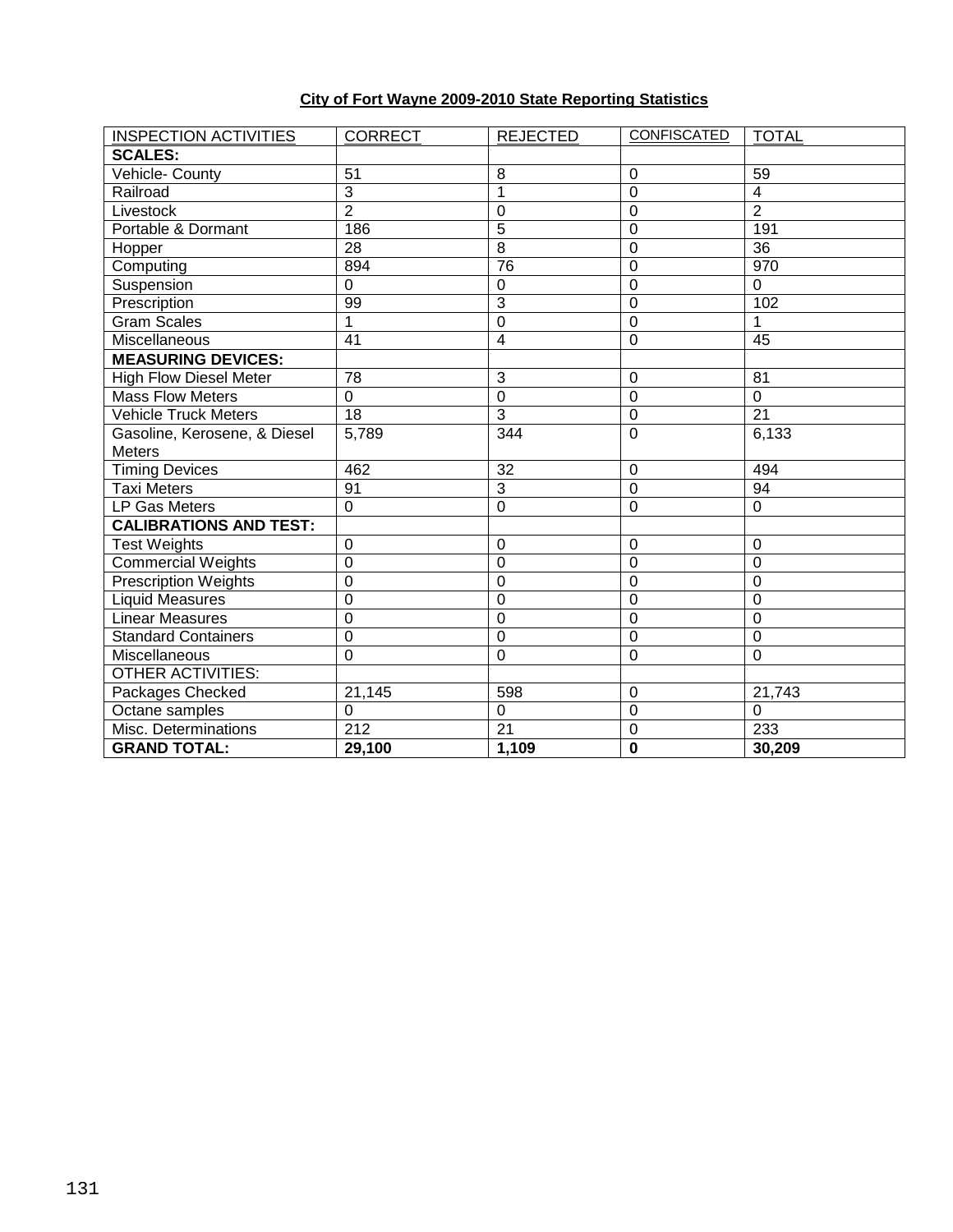|                                     | 2011<br><b>ACTUAL</b> | 2012 ACTUAL<br><b>THRU</b><br>30-Jun-2012 | 2012 REVISED<br><b>BUDGET</b> | 2013<br><b>SUBMITTED</b> | \$ INCREASE<br>(DECREASE)<br><b>FROM 2012</b><br><b>REVISED</b> | % CHANGE<br><b>FROM 2012</b><br><b>REV TO 2013</b> |
|-------------------------------------|-----------------------|-------------------------------------------|-------------------------------|--------------------------|-----------------------------------------------------------------|----------------------------------------------------|
| 5111 TOTAL WAGES                    | 126,278               |                                           | 126,143                       | 128,666                  | 2,523                                                           | 2.00%                                              |
| 5131 PERF - EMPLOYERS SHARE         | 10,734                |                                           | 12,614                        | 12,867                   | 253                                                             |                                                    |
| 5132 FICA                           | 9,423                 |                                           | 9,650                         | 9,843                    | 193                                                             |                                                    |
| 5134 LIFE MEDICAL & HEALTH INSURAN  | 30,600                |                                           | 35,400                        | 35,400                   |                                                                 |                                                    |
| 5136 UNEMPLOYMENT COMPENSATION      | 126                   |                                           | 126                           | 129                      | 3                                                               |                                                    |
| 5137 WORKERS COMP INSURANCE         | 2,080                 |                                           | 1,611                         | 1,390                    | (221)                                                           |                                                    |
| 513A PERF - EMPLOYEES/PD BY CITY    | 3,788                 |                                           | 3,784                         | 3,860                    | 76                                                              |                                                    |
| 513R RETIREES HEALTH INSURANCE      | 10,200                |                                           | 11,800                        | 23,600                   | 11,800                                                          |                                                    |
| <b>Total 5100</b>                   | \$193,229             | \$100,393                                 | \$201,128                     | \$215,755                | \$14,627                                                        | 7.27%                                              |
| 5214 SAFETY ITEMS/SUPPLIES          | 192                   |                                           | 350                           | 350                      | $\sim$                                                          |                                                    |
| 5219 OTHER OFFICE SUPPLIES          | 224                   |                                           | 300                           | 300                      |                                                                 |                                                    |
| 5231 GASOLINE                       | 3,537                 |                                           | 3,930                         | 4,510                    | 580                                                             |                                                    |
| 5299 OTHER MATERIALS & SUPPLIES     | 707                   |                                           | 600                           | 600                      |                                                                 |                                                    |
| 529C BUNKER GEAR/UNIFORMS           | 559                   |                                           | 700                           | 700                      |                                                                 |                                                    |
| <b>Total 5200</b>                   | \$5,220               | \$2,476                                   | \$5,880                       | \$6,460                  | \$580                                                           | 9.86%                                              |
| 5322 POSTAGE                        | 131                   |                                           | 120                           | 120                      | $\overline{\phantom{a}}$                                        |                                                    |
| 5323 TELEPHONE & TELEGRAPH          | 335                   |                                           |                               |                          |                                                                 |                                                    |
| 5324 TRAVEL EXPENSES                |                       |                                           |                               | 600                      | 600                                                             |                                                    |
| 532C CELL PHONE                     | 842                   |                                           | 900                           | 900                      |                                                                 |                                                    |
| 532L LONG DISTANCE CHARGES          | 14                    |                                           |                               | $\overline{\phantom{a}}$ |                                                                 |                                                    |
| 5331 PRINTING OTHER THAN OFFC SUPPL | 282                   |                                           | 300                           | 300                      |                                                                 |                                                    |
| 5342 LIABILITY INSURANCE            | 3,149                 |                                           | 1,450                         | 1,024                    | (426)                                                           |                                                    |
| 536N GARAGE CONTRACT - NONTARGET    | 5                     |                                           | 247                           | 244                      | (3)                                                             |                                                    |
| 536T GARAGE CONTRACT - TARGET       | 3,592                 |                                           | 3,700                         | 4,881                    | 1,181                                                           |                                                    |
| 5371 BUILDING RENTAL                | 440                   |                                           | 444                           | 444                      |                                                                 |                                                    |
| 5391 SUBSCRIPTIONS AND DUES         | 315                   |                                           | 315                           | 315                      |                                                                 |                                                    |
| 5399 OTHER SERVICES AND CHARGES     | 476                   |                                           | 360                           | 360                      |                                                                 |                                                    |
| 539B MASTER LEASE                   | 11,206                |                                           | 8,406                         | 5,606                    | (2,800)                                                         |                                                    |
| <b>Total 5300</b>                   | \$20,786              | \$9,737                                   | \$16,242                      | \$14,794                 | (\$1,448)                                                       | $-8.92%$                                           |
| 5444 PURCHASE OF OTHER EQUIPMENT    | ÷,                    |                                           | ÷,                            | 14,500                   | 14,500                                                          |                                                    |
| Total 5400                          | \$-                   | \$-                                       | \$-                           | \$14,500                 | \$14,500                                                        |                                                    |
| Total                               | \$219,234             | \$112,606                                 | \$223,250                     | \$251,509                | \$28,259                                                        | 12.66%                                             |